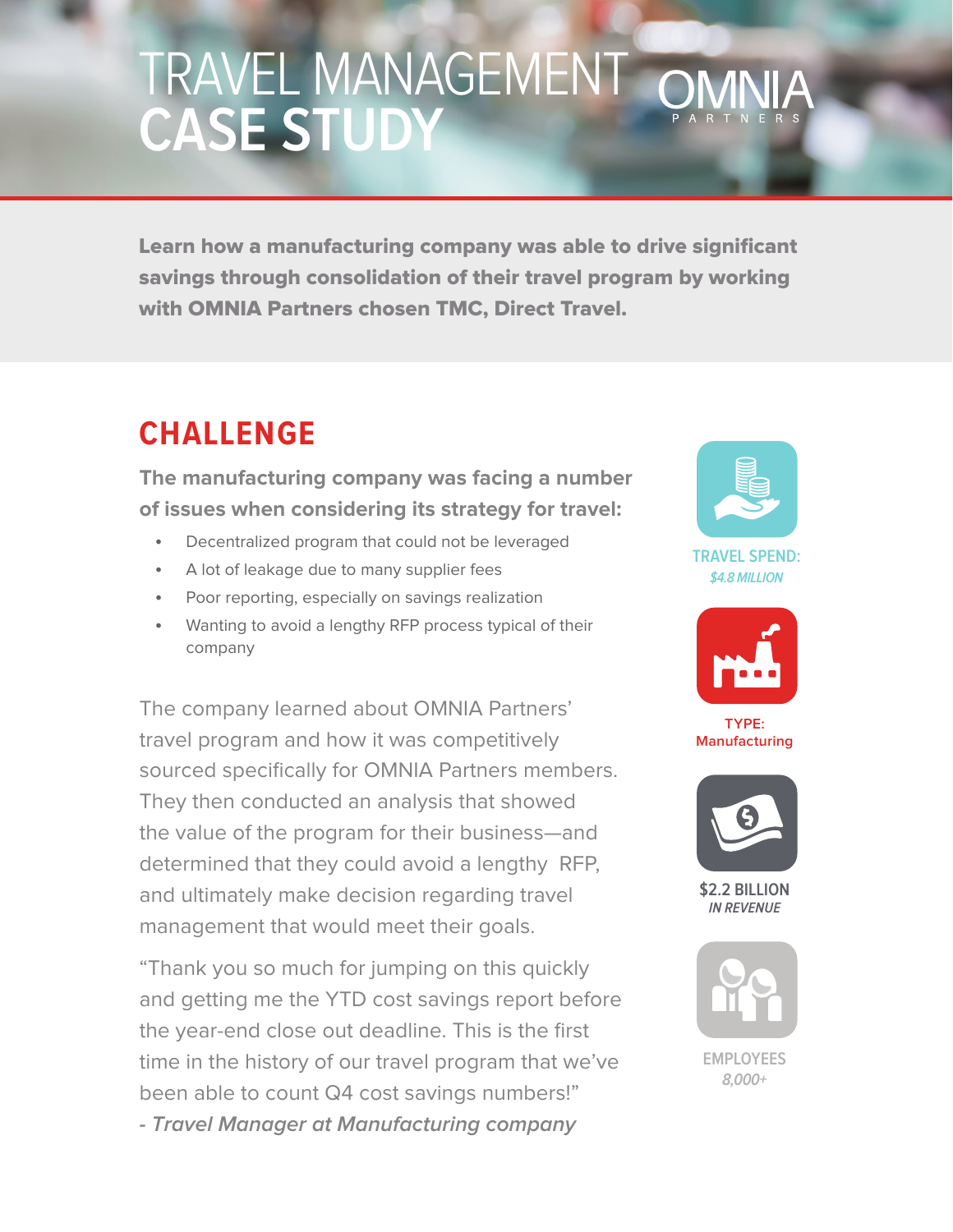# **CHALLENGE, CONTINUED**

This company is a renowned legacy in the aerospace industry. This company is an integrated, market-facing global diversified industrial company and is a technology leader through their legacy of innovation. 85 years of growth and diversification led to many disparate divisions, with few centralized functions. While the company was able to identify options for a possible supplier solution, the RFP process requires a great deal of time and resources. And, RFPs don't always take into consideration what happens after the contract is sold. After understanding the value of OMNIA Partners, this company joined in 2014.

## COMPANIES SPEND **300-500 HOURS,** PER CATEGORY, IN THE **RFP PROCESS**

## VALUE BEYOND COST

While the manufacturing company wanted a low-cost supplier for travel management. It also needed a partner to consolidate their different divisions (at a global level), and help to significantly reduce spend while keeping their travelers happy and safe.

Previously using multiple TMC's, this manufacturing company sought out a better way to drive savings and gain better control over its travel spend.

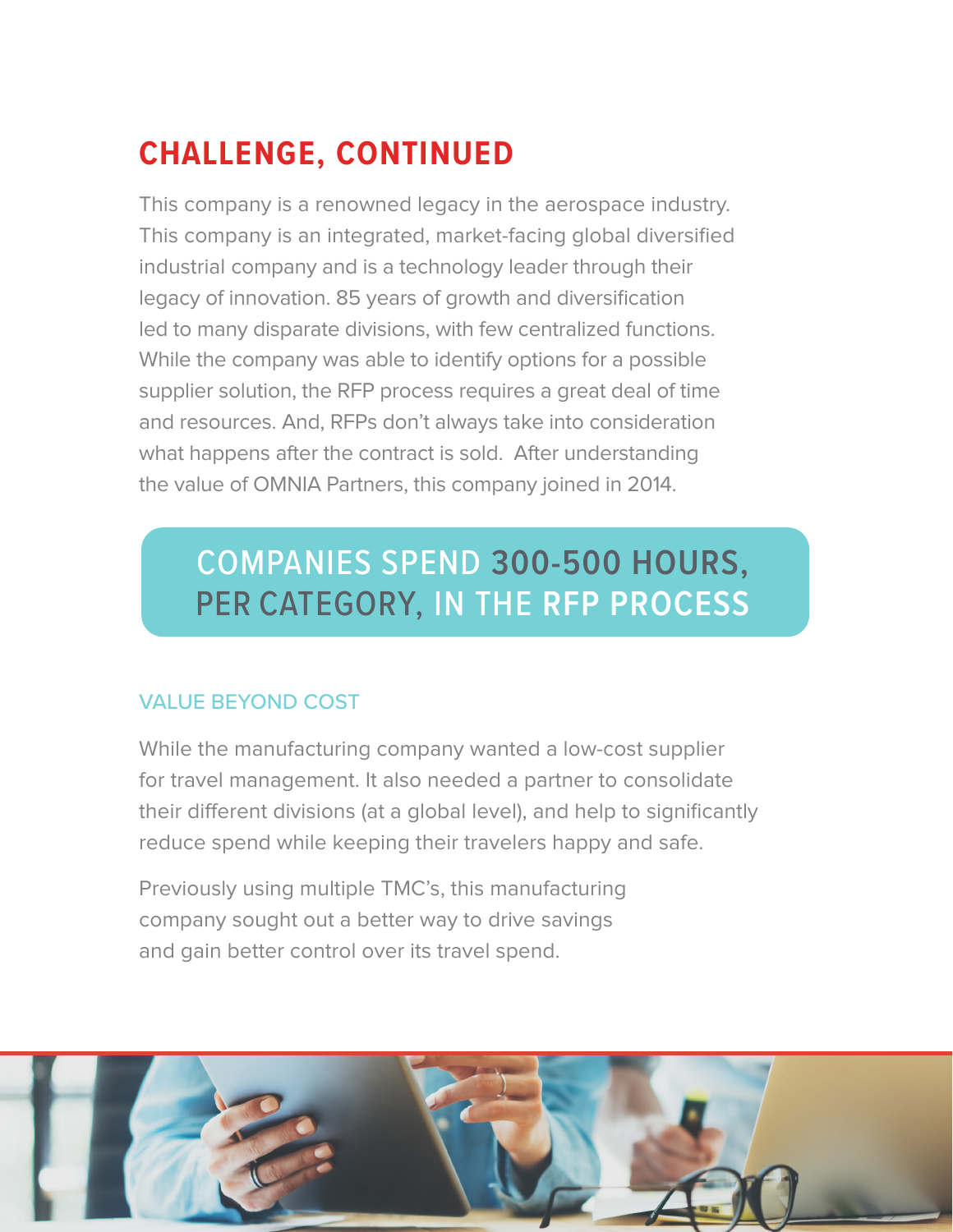## **ENTER THE GROUP PURCHASING MODEL**

OMNIA Partners leverages the buying power of over 3,330 member companies to secure market-leading pricing, terms and conditions. We approach all of our programs with an additional level of expertise – Category Lifecycle Management (CLM). CLM extends for the duration of the program, including ongoing program management.

#### **MEMBERSHIP ENGAGEMENT**

• OMNIA Partners enhance our team by providing valuable program feedback and demand for new offerings. We have relationships with travel managers at our member companies who help us develop best-in-class programs.

#### **MARKET INTELLIGENCE**

• OMNIA Partners & Direct Travel complete over 20 benchmarks a year in travel, making sure you have access to the most competitive pricing, terms, and industry trends.

#### **STRATEGIC SOURCING**

• Market intelligence & leverage leads to an unparalleled agreement with our supplier partner and continued portfolio growth.

#### **SUPPLIER PARTNERSHIP MANAGEMENT**

• Executive relationships with the supplier represent the needs of OMNIA Partners and lead to accelerated issue resolution and maximum program performance.



**OVER 3,330 member companies**



**\$4.5+ BILLION of average member annual revenue**



**OVER \$61 MILLION in Travel Management spend**



**LONG-TERM SOLUTIONS focused on strategic initiatives**

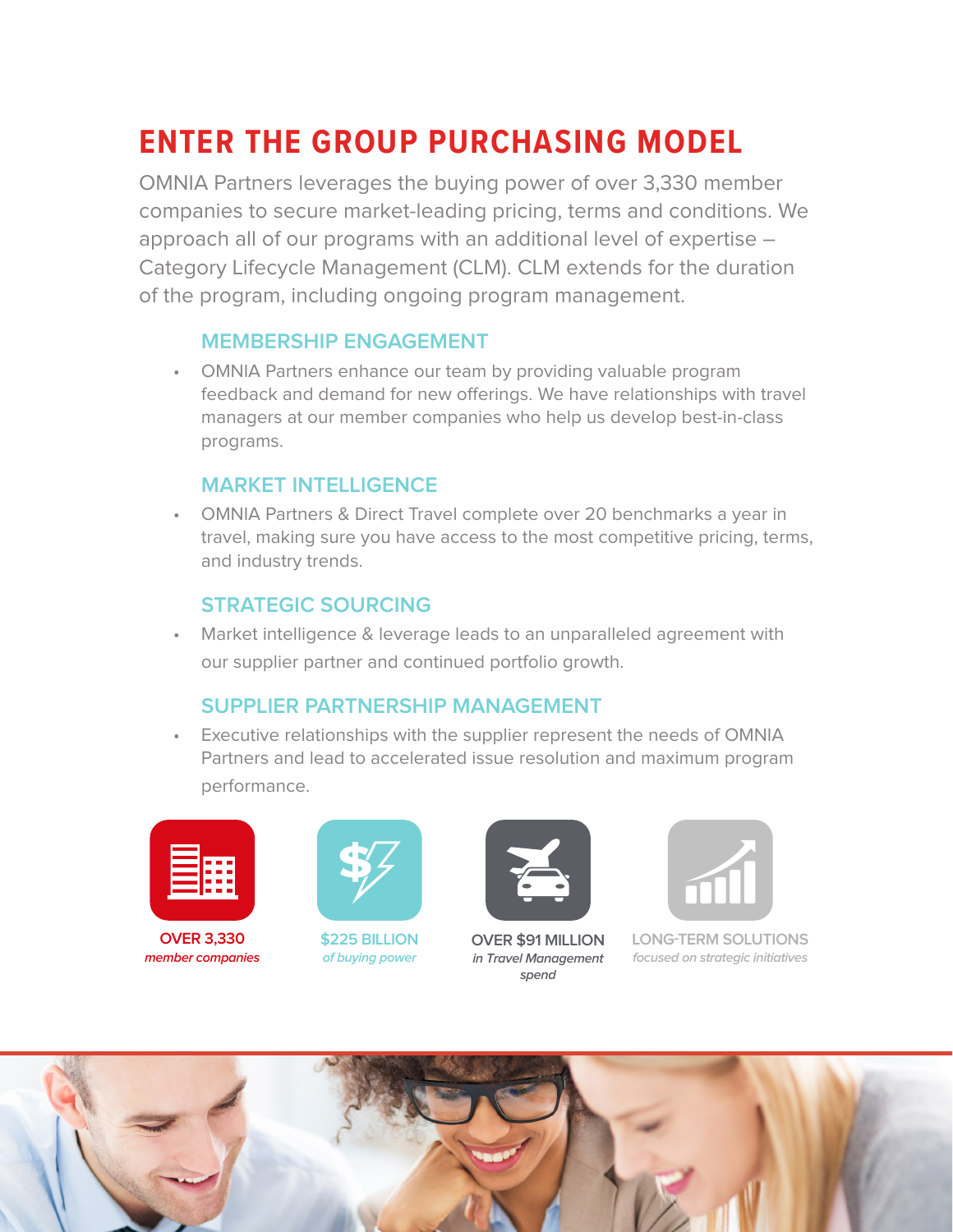# **THE SOLUTION**

The manufacturing company decided to move forward with the OMNIA Partners travel management program through Direct Travel. They established a quick implementation timeline with a phased approach for domestic followed by global. Communication was key for a successful rollout to ensure travelers saw the benefits of the change. The process included:

### **1. IMPLEMENTATION**

- An evaluation of current travel policies with a focus on improving adoption of the program
- Participation from key stakeholders including the travel manager, procurement staff and executive admins
- A well-defined change management program put in place to ease concerns and minimize disruption, including communication tools for an effective rollout to travelers.

### **2. REALIZING RESULTS**

- Direct Travel identified 15% savings ratio in year one of the program.
- In 2019 savings included:
	- o Over \$8,700 in voided tickets
	- o \$86,400 in airline contract savings
	- o \$64,745 in hotel savings
	- o \$111,100 in transaction fees (online vs. agent)

### **After 2 years in the program, this company is trending at an 8.6% savings ratio.**

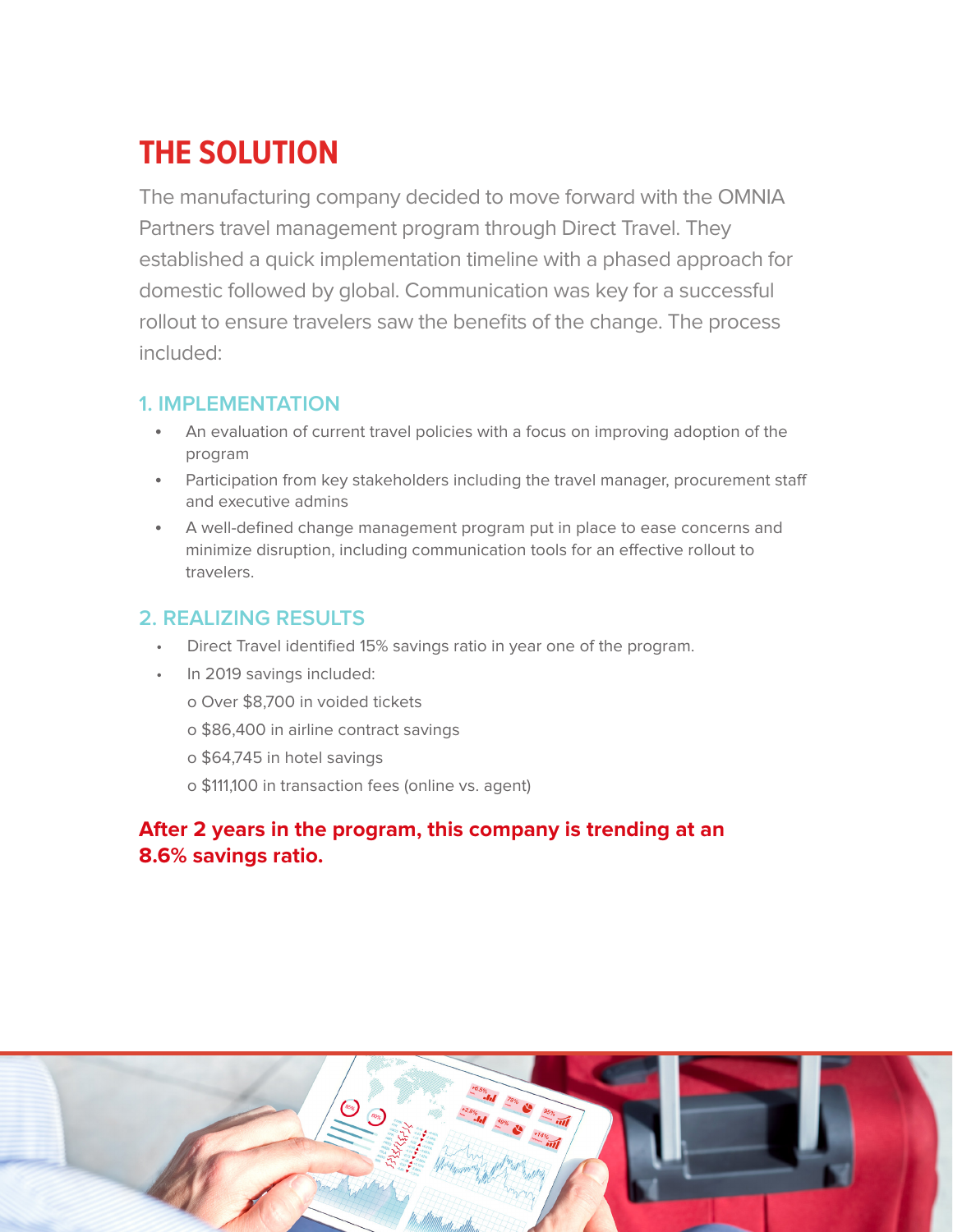# OMNIA Partners Travel Management **by the Numbers**



**SAP® Concur® TMC Elite Partners**